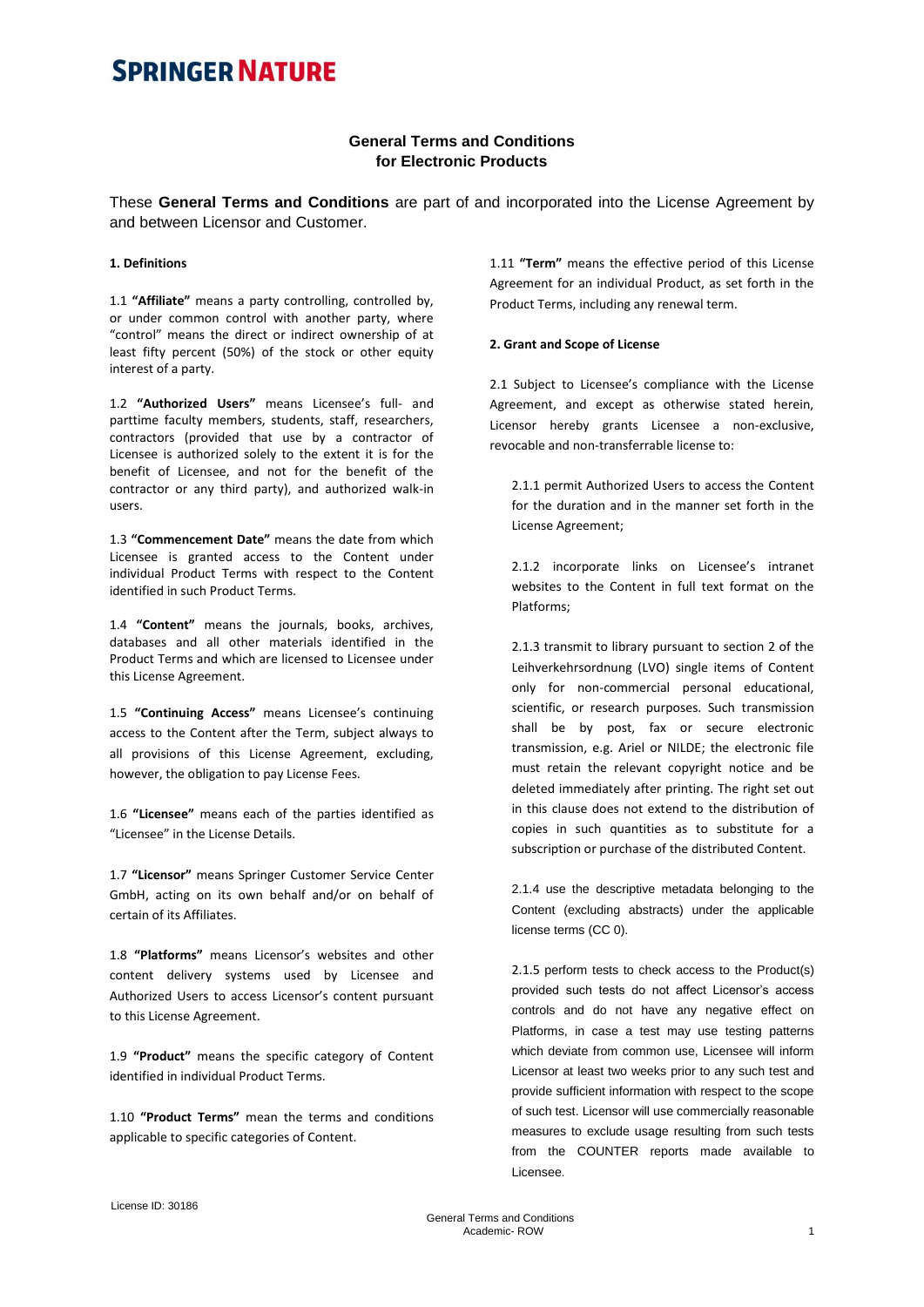2.2 Authorized Users may solely for their personal educational, scientific, or research purposes:

2.2.1 access (including by remote access, with the exception of walk-in-users), browse, view, collate, display, search and retrieve the Content,

2.2.2 download, store on a hard drive or removable media drive, print and copy in paper and digital form single articles, chapters or other individual items of the Content,

2.2.3 use single articles, chapters or other individual items of the Content for the preparation of academic course materials with all rights notices duly presented.

2.2.4 make the Content or any part of it available by any means, including remote access, to any person other than Authorized Users to the extent expressly allowed in writing and enabled by Licensor.

2.2.5 Self Archiving by Authorized Users is governed by the according individual publishing agreement. For information purposes only, Licensor's current self archiving policies are attached in Schedule 2.

### **3. Prohibited Uses**

3.1 Neither Licensee nor Authorized Users shall:

3.1.1 remove, obscure or alter any copyright or other notices, trademarks, logos, service marks or any other proprietary rights appearing in or on the Content,

3.1.2 except as permitted by applicable law or this License Agreement, update, change, revise, adapt, modify, translate, transform or create any derivative work of the Content,

3.1.3 except as permitted by Section 2 or by applicable law or this License Agreement, redistribute, reproduce, or transmit the Content by any means including electronic (e. g., via e-mail, FTP) nor post it on personal or public websites or on public networks,

3.1.4 systematically download any Content, use routines designed to continuously and automatically search and index the Content, such as web-crawling or spider programs or engage in any activity where a burden of the Platforms will reasonably have to be expected, except as expressly allowed in the License Agreement or with prior written consent of Licensor,

3.1.5 directly or indirectly use or assist any third party to use the Content for any commercial or monetary purposes including without limitation any sale, resale, loan, transfer or upload of the Content to a commercial entity's internet website, or otherwise charge a fee for access; or

3.1.6 otherwise use the Content in a manner that would infringe the copyright or other proprietary rights contained therein.

#### **4. Rights and Obligations of Licensor**

4.1 Licensor may control access to the Content through Internet Protocol ("IP") authentication or another identification method reasonably determined by Licensor.

4.2 Licensor reserves the right to monitor, investigate and analyze all available data including logfiles in accordance to applicable privacy and data protection laws to detect misuse of the Content.

4.3 Licensor shall collect data on usage of the Content as specified in Schedule 1 and process these according to the COUNTER Code of Practice and according to applicable privacy and data protection laws (the "Usage Data"). The Usage Data will be made available for download by Licensee through a secure website, provided that these statistics are, except es set forth below in this Section 4.3, for the Licensee's own internal use and Licensor shall not be required to disclose any information to the Licensee which it is prohibited from disclosing to the Licensee due to any legal or regulatory constraint imposed upon it, including without limitation any applicable privacy or data protection legislation or regulations or contractual obligations. If Licensee has a need to disclose certain Usage Data to third parties, Licensee shall request in writing Licensor's permission, which will not be unreasonably withheld. Such request shall include the Usage Data Licensee intends to disclose and the third parties the Usage data may be disclosed to.

4.4 Licensor shall use commercially reasonable efforts to provide online access to the Content through the Platforms, subject to temporary unavailability due to (a) unexpected technical issues outside of Licensor's control, and (b) server and software maintenance; and to restore access to the Content as promptly as possible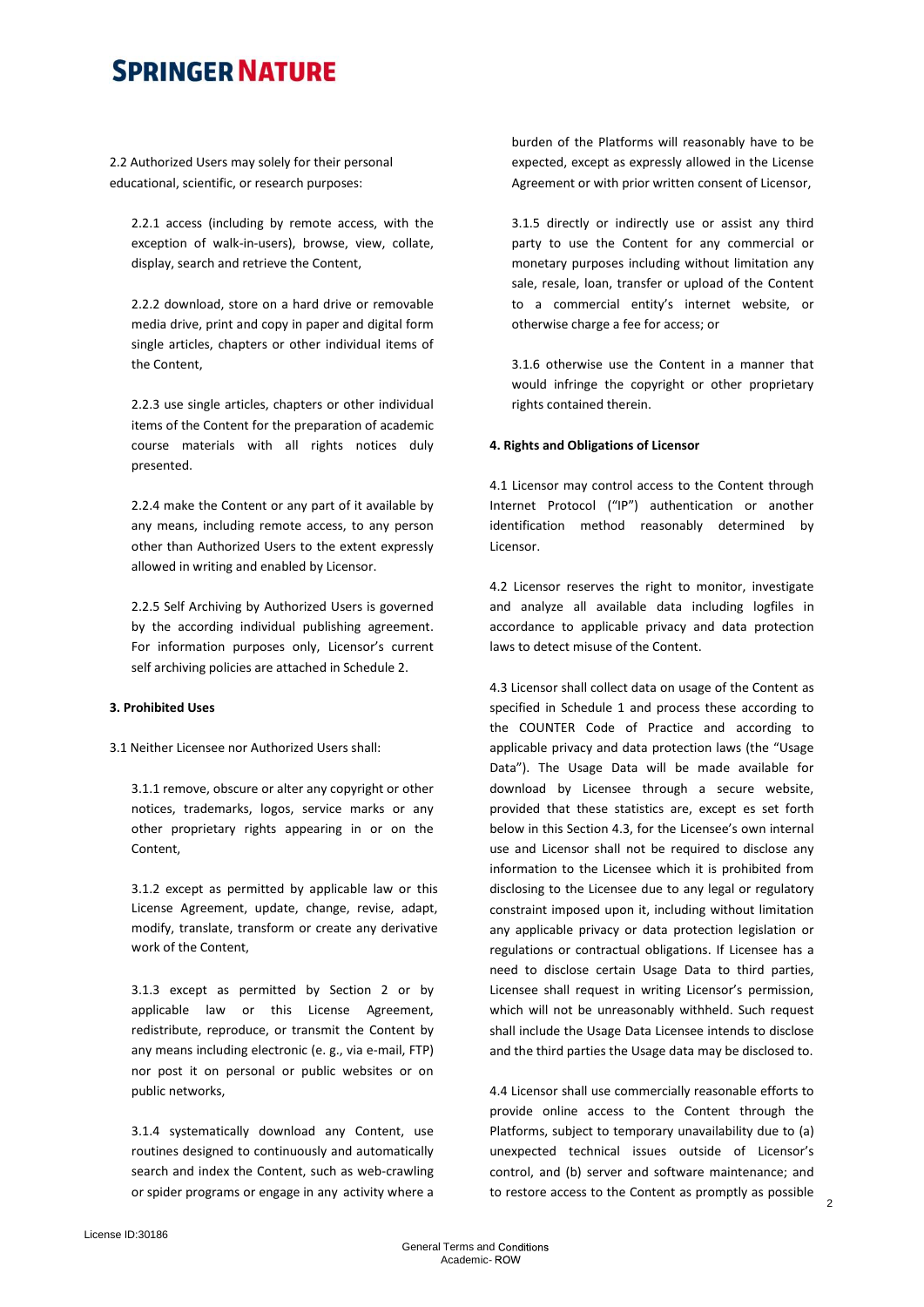in the event of an interruption or suspension of access to the Platforms. If the Content is unavailable for at least three consecutive full days or at least five full working days (whereas Saturday does not count as working day ) in a calendar year, Customer shall be entitled to a prorata refund of any License Fees paid in advance on behalf of the affected Licensee for the affected Product. Licensor will reimburse the Customer with an amount calculated as follows:

[Annual License Fee for affected Product] x [Number of full days of unavailability divided by 365]

A full day of unavailability shall mean 24 hours of continuous unavailability.

All of Licensor's obligations and Licensee's rights under this Section 4.4 are subject to (i) Licensee's full compliance with this License Agreement and Licensor's reasonable instructions regarding access to the Content, (ii) Licensor's receipt of prompt notification of a loss of access or interruption, specifying the circumstances in reasonable detail, including affected Licensee and Product. Further, Licensor shall have no obligation under this Section 4.4 for any unavailability caused in whole or in part by a Licensee or its Authorized Users, or by events described in Paragraph 10.2. In the event that Licensor ceases to provide access to Continuing Access and/or Archive Content as a standard offering through the Platforms, Licensor may provide such Content to Licensee on physical media, or through other means, which may include, without limitation, access through the digital preservation services referred to in Section 4.5 below, to the extent Licensor's rights to the Content permit.

4.5 Licensor cooperates with a number of digital preservation services provided by e.g. CLOCKSS, LOCKSS and Portico for the preservation of certain online products of Licensor. In the case of a triggering event set forth in Licensor's agreements with the digital preservation services, Licensee may be entitled to access the Content pursuant to such agreements. It is in Licensor's sole discretion to enter into or to continue such agreements.

4.6 Licensor reserves the right to discontinue publication or distribution of any part of the Content and to withdraw, edit, amend or retract any part of the Content to which it no longer retains the right to publish or which it reasonably believes is incorrect or may give rise to a legal claim. Licensor will make available information if whole journals, books or databases are affected by such measures, based always on Licensor's then current retraction notification practices and workflows. Any rights for a refund of Licensee Fees, if applicable, will be set forth in the respective Product Terms.

4.7 Licensor retains all right, title, and interest in and to the Content, and any trademarks, patent rights, copyrights, and rights to any ideas and designs relating to the Content, the Platforms, and all software used to access the same.

4.8 Licensor shall promptly inform Licensee of any breaches in security in Licensor's network or its accounts which may result in material harm to Licensee's computer systems.

#### **5. Rights and Obligations of Licensee**

5.1 Licensee shall at all times implement current industry standard physical, administrative, and technical measures(which means, for the purpose of this License Agreement: the measures which are, in general, currently or in the future implemented by academic institutions in Germany with respect to the subject matter described below in a) through d) to (a) restrict access and use of the Content to Authorized Users as permitted under this License Agreement, (b) maintain the security and integrity of the Content accessible on or through Licensee's network, and (c) ensure that the Authorized Users are notified of the usage restrictions set forth in this License Agreement and (d) that all Authorized Users comply with the usage restrictions set forth in this License Agreement. Licensee shall terminate access for any individual who ceases to be an Authorized User for any reason. Licensee shall obtain, if applicable, all necessary approvals and consent from Authorized Users for transfers of personal data to Licensor.

5.2 Licensee shall promptly inform Licensor of any breaches in security in Licensee's network or its accounts which may result in unauthorized access to the Content.

5.3 If Licensee becomes aware of any unauthorized use of the Content by an Authorized User or third party, Licensee shall immediately inform Licensor and shall take appropriate steps to ensure that such activity ceases and to prevent its recurrence, including, but not limited to, terminating access of any Authorized User accessing or using the Content in violation of this License Agreement.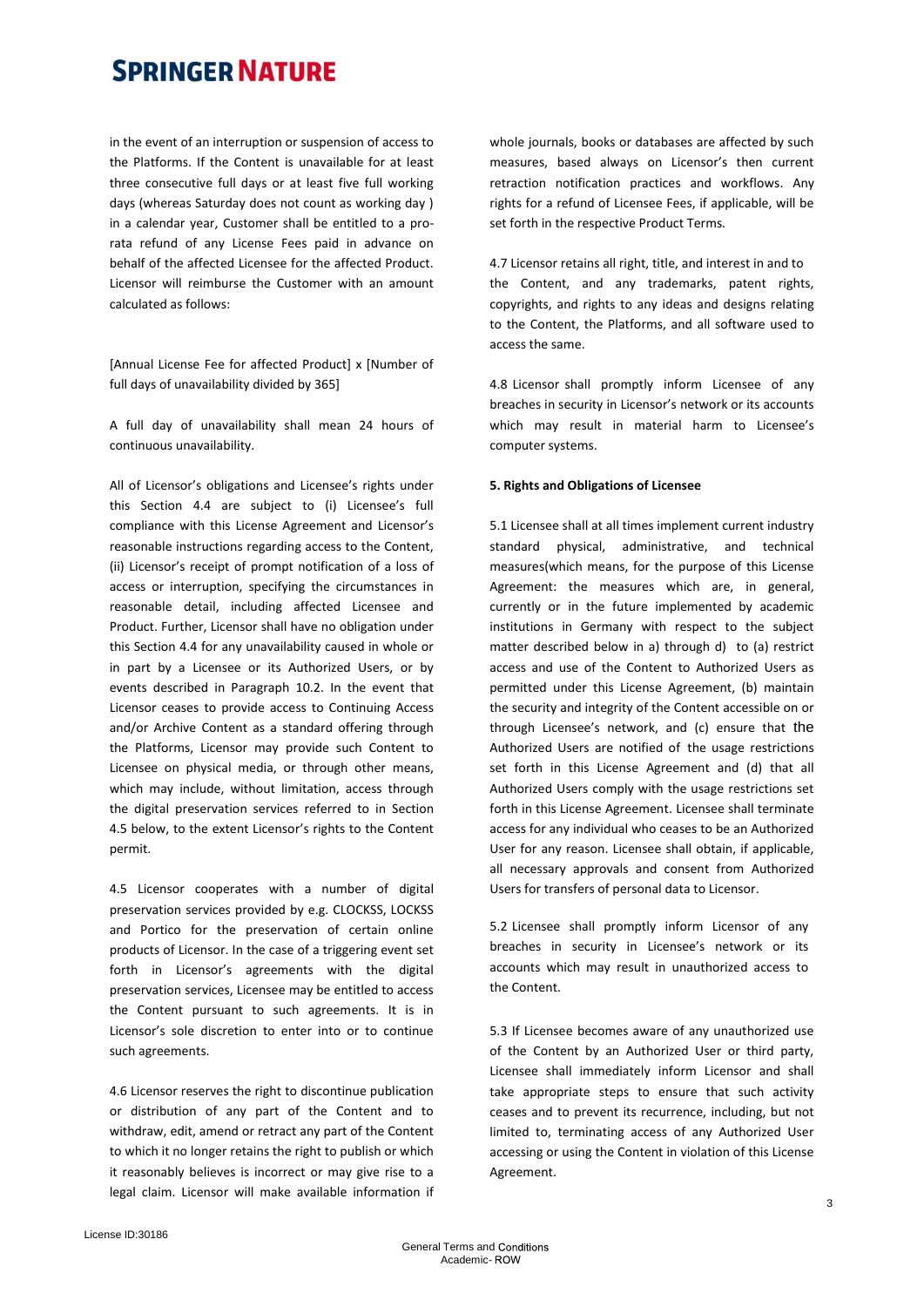#### **6. License Fees**

6.1 Customer shall pay the fees set forth in the License Agreement (the "License Fees"). Delayed payments shall be subject to interest charges at the interest rate of 9 % above the set European Central Bank Interest Rate for Main Refinancing Operations. The Customer has the right to prove that the actual damage incurred by its default is less than as set forth in the second sentence of this Section 6.1, and will then only be obliged to pay the actual damage.

6.2 All amounts payable by Customer shall be exclusive of any sales, use, withholding, value added or similar taxes, government fees or levies or other assessments. Collection and/or, remittance of such taxes to the relevant tax authority shall be the responsibility of the party who has the legal obligation to do so. If, based on applicable law, any sales, value added or similar taxes are or become chargeable, Customer will reimburse Licensor by means of paying an amount equal to the amount of such taxes in addition to and at the same time as paying the principal amounts. Licensor shall provide to Customer an appropriate invoice as required by law. If, based on applicable law, any withholding or similar taxes are or become chargeable, Customer is not entitled to deduct these taxes from the principal amounts. Customer shall remit these to the competent tax authority and shall provide Licensor with appropriate evidence of the remittance.

6.3 The License Fee, or any portion thereof, may be invoiced by a Licensor Affiliate, or by an agent designated by Licensor. Payment will be deemed made when received (i) by Licensor, (ii) a Licensor Affiliate, (iii) an agent designated by Licensor, or, (iv) with Licensor's prior written consent, an agent designated by Licensee.

#### **7. Term and Termination**

7.1 Either Licensor or Customer may terminate the License Agreement immediately upon notice in to the other party if the other party (including, with respect to Customer, an individual Licensee) materially breaches this License Agreement and fails to cure such breach within thirty (30) days after notice from the nonbreaching party specifying the breach in reasonable detail.

7.2 Either Licensor or Customer may terminate the License Agreement immediately upon notice to the other party (including, with respect to Customer, an individual Licensee) if (a) a petition in bankruptcy or for a reorganization or arrangement pursuant to the bankruptcy laws is filed by the other party, or (b) a petition in bankruptcy or for reorganization or arrangement pursuant to the bankruptcy laws is filed against the other party and such petition is not dismissed within 90 days, or (c) an order is entered directing the liquidation of the other party, or (d) the other party becomes insolvent, or (e) the other party assigns all or substantially all its assets for the benefit of creditors, or (f) the other party shall apply for, or consent to, the appointment of a receiver, trustee or liquidator for all, or a substantial part, of its assets, or (g) the other party ceases paying its debts on a regular basis, unless prohibited by applicable law.

7.3 In the event Customer fails to pay the License Fee for Content provided under one or more Product Terms, and fails to cure such non-payment within 30 calendar days following notice from Licensor, Licensor may, in its sole discretion, either (a) immediately and without further notice suspend access to the Content licensed under such Product Terms or (b) terminate the License Agreement pursuant to Section 7.1, either in its entirety, or solely with respect to the Content licensed under such Product Terms.

7.4 Licensor may suspend the provision of the Content to a Licensee with immediate effect on notice if Licensor has reasonable grounds to believe that Content is being used in a manner contrary to the terms of this License Agreement, without prejudice to any other rights Licensor may have at law or in equity.

7.5 In the event of termination or expiration of the License Agreement for any reason (a) the license grant shall terminate with regard to the Content, (b) Licensee shall discontinue accessing the Content via the Platforms, and (c) Licensee shall delete or destroy all copies of the Content on electronic and physical storage mediums. At Licensor's request, Licensee shall provide a certificate executed by an officer of Licensee attesting that such deletion or destruction has been fully effectuated. For clarity, however, the first two sentences of this Section 7.5 do not apply upon expiration of the Term of a Product with Continuing Access specified in the applicable Product Terms. All indemnification, confidentiality, and payment obligations in the License Agreement up to the termination date shall survive such termination or expiration.

7.6 Any termination right under this Section 7 may be exercised by or against Customer, or an individual Licensee, provided that in the case of termination by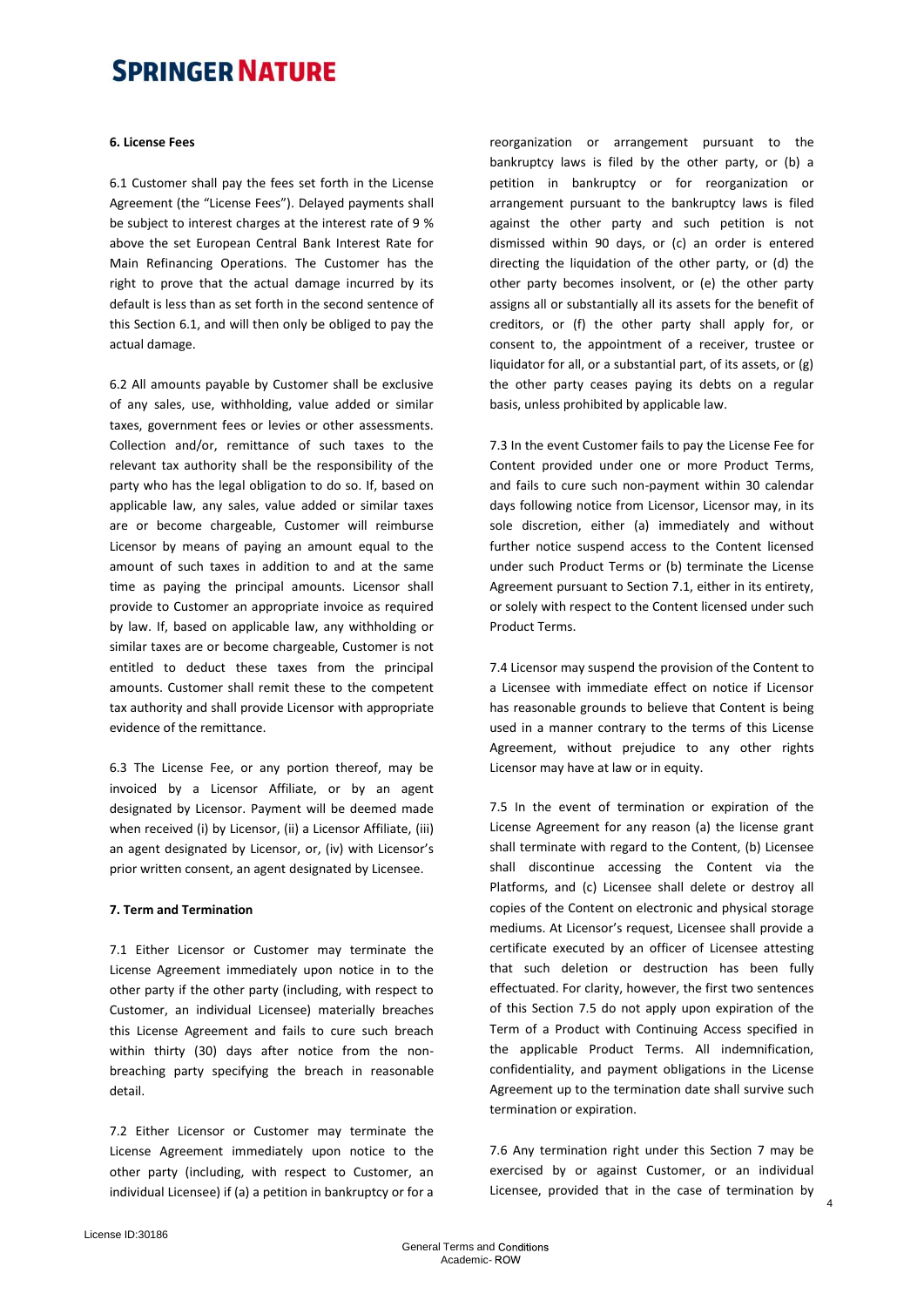Licensor with respect to an individual Licensee, or termination by an individual Licensee with respect to Licensor, this License Agreement shall remain in effect with respect to all other Licensees.

#### **8. Confidentiality**

The License Agreement is the confidential and proprietary information of Licensor (collectively, the "Confidential Information"). Confidential Information shall not include any information which at the time of disclosure is (a) known to the recipient independently of this License Agreement without a breach of any confidentiality obligation; (b) is in the public domain; (c) is made available to the recipient at any time by an independent third party which has not obtained it directly or indirectly in breach of any obligation of confidentiality to Licensor. Customer and Licensee agree to keep the Confidential Information strictly confidential and shall not disclose it to any third party except: (a) to officers, accountants, attorneys, insurers, or agents of Customer and Licensee who have a need to know the Confidential Information in order to permit Customer and Licensee to exercise its rights or fulfill its obligations under this License Agreement, and who are bound by a legal obligation of confidentiality with respect to the Confidential Information, (b) as required by law, or (c) pursuant to a properly issued subpoena, any order of any court, or other authority or governmental agency with the authority to obtain information regarding the License Agreement , or (d) if Licensor absolves Customer or Licensee of his obligation to keep the information confidential, or (f) Customer and/or Licensee communicates rules regarding allowed and prohibited use of the Content to Authorized Users. If Customer or Licensee is requested to disclose any Confidential Information pursuant to (b) or (c) above, it shall immediately notify Licensor of such request. Licensor will examine whether the Confidential Information may be fully or partly disclosed or if Licensee is obliged to keep the Confidential Information confidential. Licensee will, to the extent legally permissible, give Licensor a reasonable opportunity to challenge the disclosure, and provide Licensor reasonable assistance in seeking a protective order or in connection with other measures to ensure that the recipient of the Confidential Information keeps it confidential provided that Licensor reimburse Customer or Licensee for any reasonable and incidental costs involved in supplying such correspondence, records, or assistance that it notifies Licensor in advance of incurring such costs. As Licensor supports the creation of consortiae, Licensee or Customer may, upon prior express consent by Licensor, disclose information regarding the Licensed Content, the authorized and prohibited use and the License Fee to other centres of the Helmholtz Gemeinschaft (HGF) or other academic libraries in Germany, in order to form such a consortium, however require the recepients to adhere to the same confidentiality standards with respect to the information as Customer/ and or Licensee.

As an exception to the above, this Section 8 shall not apply to the information regarding the amount of License Fees for the Products specified in Schedule 3 to these Terms & Conditions.

#### **9. Representations, Warranties, Indemnification**

9.1 Licensor represents and warrants that (a) it has sufficient rights in and to the Content as granted herein, and (b) use of the Content by Licensee in accordance with the License Agreement shall not infringe or violate any copyright, trademark, or right of privacy or publicity of any third party.

9.2 Licensor shall not be liable for any damages caused by (a) use of the Content by Licensee or any Authorized User other than as expressly permitted under this License Agreement; (b) any failure or malfunction resulting wholly or to any material extent from the Licensee's and/or Authorized User's willful misconduct, negligence, operator error, use other than in accordance with user documentation made available by Licensor; (c) failure by Licensee to implement recommendations previously advised by Licensor in respect of, or solutions for, faults in the Content or the Platforms; or (d) the decompilation or modification of the Content or its merger with any other program by any person other than Licensor.

9.3 Licensor shall defend, indemnify, and hold harmless Licensee and its Affiliates, successors and assigns from and against any and all third party claims, demands, obligations, costs, losses and liabilities, (including reasonable attorney fees if a defense is not provided by Licensor, reasonable fees being such fees allowed by statutory law, if applicable) incurred by Licensee which arise out of a violation of its representations and warranties set forth herein, subject to the conditions that Licensee (a) notify Licensor immediately upon becoming aware of any such third-party claim, (b) not attempt to compromise or settle the claim, (c) provide Licensor with all reasonably requested information and assistance, and (d) permit Licensor to have sole conduct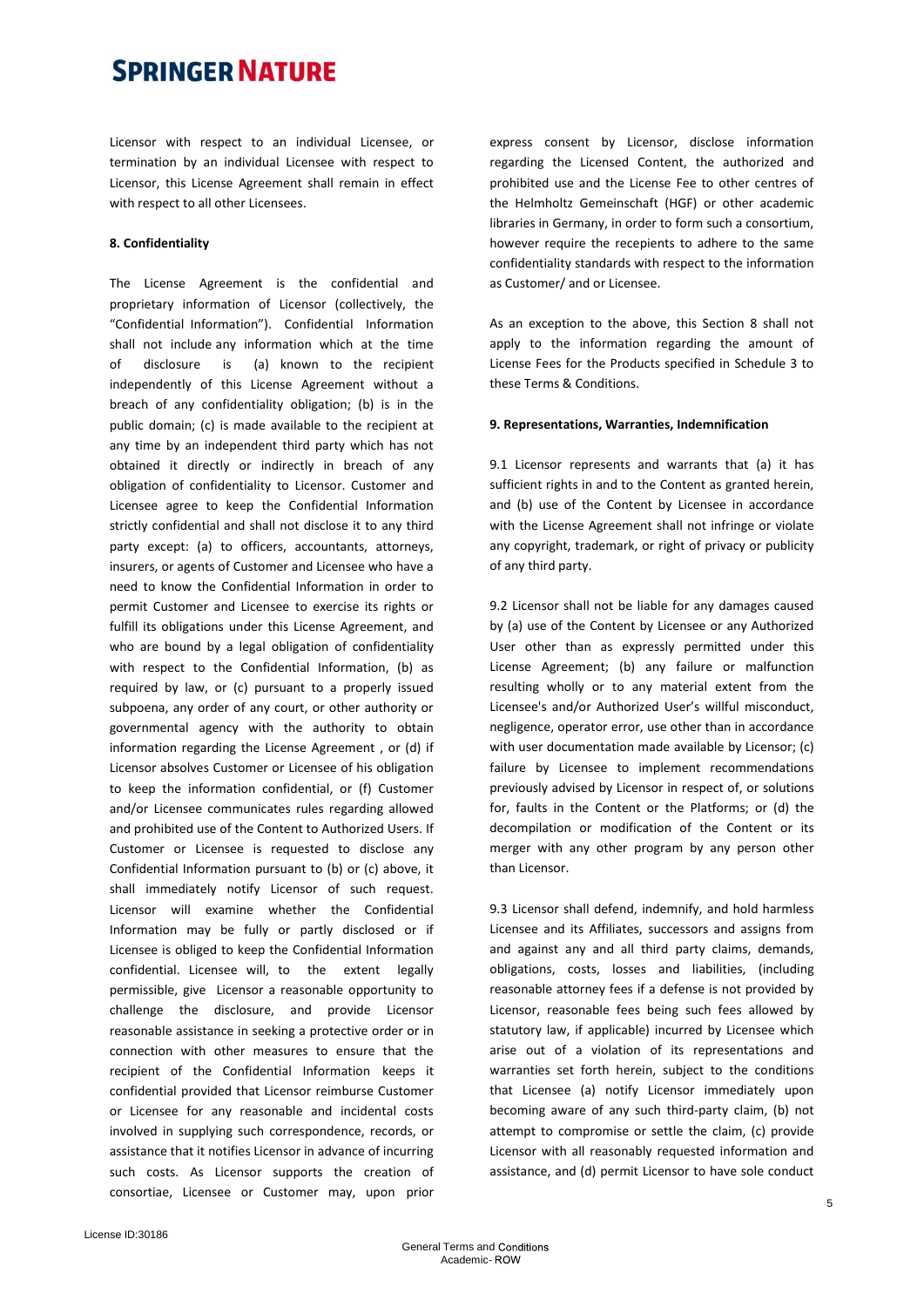of the defense and/or settlement of such claim with counsel of Licensor's choice at its expense.

9.4 EXCEPT FOR THE EXPRESS WARRANTIES AND INDEMNITIES STATED HEREIN AND TO THE EXTENT PERMITTED BY APPLICABLE LAW, LICENSOR PROVIDES THE CONTENT "AS IS" AND MAKES NO OTHER REPRESENTATION OR WARRANTY. LICENSOR EXPRESSLY DISCLAIMS ANY LIABILITY FOR ANY CLAIM ARISING FROM OR OUT OF THE CONTENT, INCLUDING BUT NOT LIMITED TO ANY ERRORS, INACCURACIES, OMISSIONS, OR DEFECTS CONTAINED THEREIN, AND ANY IMPLIED OR EXPRESS WARRANTY AS TO MERCHANTABILITY OR FITNESS FOR A PARTICULAR PURPOSE. LICENSOR SHALL NOT BE LIABLE FOR ANY SPECIAL, INCIDENTAL, CONSEQUENTIAL, PUNITIVE OR EXEMPLARY DAMAGES, EVEN IF IT HAS BEEN ADVISED OF THE POSSIBILITY OF SUCH DAMAGES. BOTH PARTY´S LIABILITY FOR ANY AND ALL CLAIMS UNDER THIS AGREEMENT IS LIMITED TO LICENSE FEES ACTUALLY PAID TO LICENSOR BY LICENSEE IN THE 12-MONTH PERIOD IMMEDIATELY PRECEDING THE EVENT GIVING RISE TO A CLAIM. THIS LIMITATION DOES NOT APPLY TO LICENSEE'S LIABILITY ARISING FROM (i) BREACH OF CONFIDENTIALITY OR INFRINGEMENT OR MISAPPROPRIATION OF LICENSOR'S INTELLECTUAL PROPERTY RIGHTS.

9.5 Customer represents and warrants that (a) it has the requisite authority to enter into this License Agreement and (b) if acting on behalf of Licensee, (i) it is fully and unconditionally authorized so to act and to bind such entities to this License Agreement, and (ii) it has provided a copy of the License Agreement to Licensee or afforded Licensee the opportunity to review all provisions of the License Agreement applicable to Licensee.

#### **10. General**

10.1 Licensor may assign its rights or delegate its obligations, or any part thereof under the License Agreement, or use subcontractors, without the prior consent of Customer or Licensee. Licensor will require any such party comply with Licensor's obligations under this License Agreement. Customer or Licensee only assign its rights or delegate its obligations or any part thereof under the License Agreement in cases where the ownership structure of Licensee changes or the ownership of Licensee changes or the membership in the Helmholtz association ceases. In such a case, Licensee shall give notice to Licensor in writing at least 30 days in advance. Licensor may terminated the licenses in such a case immediately. All other attempts by Customer or Licensee to assign or delegate any rights or obligations set forth in the License Agreement without Licensor's prior consent shall be null and void.

10.2 Either party's delay or failure to perform any term or condition of the License Agreement as a result of circumstances beyond its control such as, but not limited to, wars, invasions, hostilities (whether war is declared or not), terrorist threats or acts, epidemics, strikes, fires, floods, earthquakes, explosions, acts of God, governmental restrictions, market manipulations, actions, orders or laws, embargos or blockades in effect on or after the Effective Date of this Agreement, national or regional emergencies, power failures, or damage or destruction of any network facilities or servers, shall not be deemed a breach of the License Agreement or a basis for liability.

10.3 If any covenant or other provision of the License Agreement is invalid, illegal or incapable of being enforced, by reason of any rule of law or public policy, all other covenants and provisions shall nevertheless remain in full force and effect.

10.4 Entire Agreement; Modification: This License Agreement supersedes and replaces all prior agreements and understandings, whether written or oral, between the parties concerning the subject matter hereof. This License Agreement constitutes the entire agreement between the parties concerning its subject matter and cannot be modified, nor may any or its provisions be waived, except when executed in written form and signed, or signed by DocuSign electronic signature, in each case by both parties, except that in the case of waivers or consents, the foregoing requirements shall apply solely to the party giving such waiver or consent.. Failure or delay of either party to enforce any of its rights under this License Agreement is not deemed a modification or a waiver by such party of any of its rights hereunder.

10.5 In case of a conflict or ambiguity between these General Terms and Conditions and the Product Terms, the Product Terms shall prevail. In the event this License Agreement is translated into a language other than English, the English-language version of this License Agreement shall prevail in the event of any conflict between the English-language version and the translated version.

10.6 The License Agreement and the rights and obligations of the parties hereto shall be construed, interpreted and determined in accordance with the laws of the Federal Republic of Germany without reference to the stipulations of the CISG (United Nations Convention on Contracts for the International Sale of Goods) or to Germany´s choice-of-law principle.